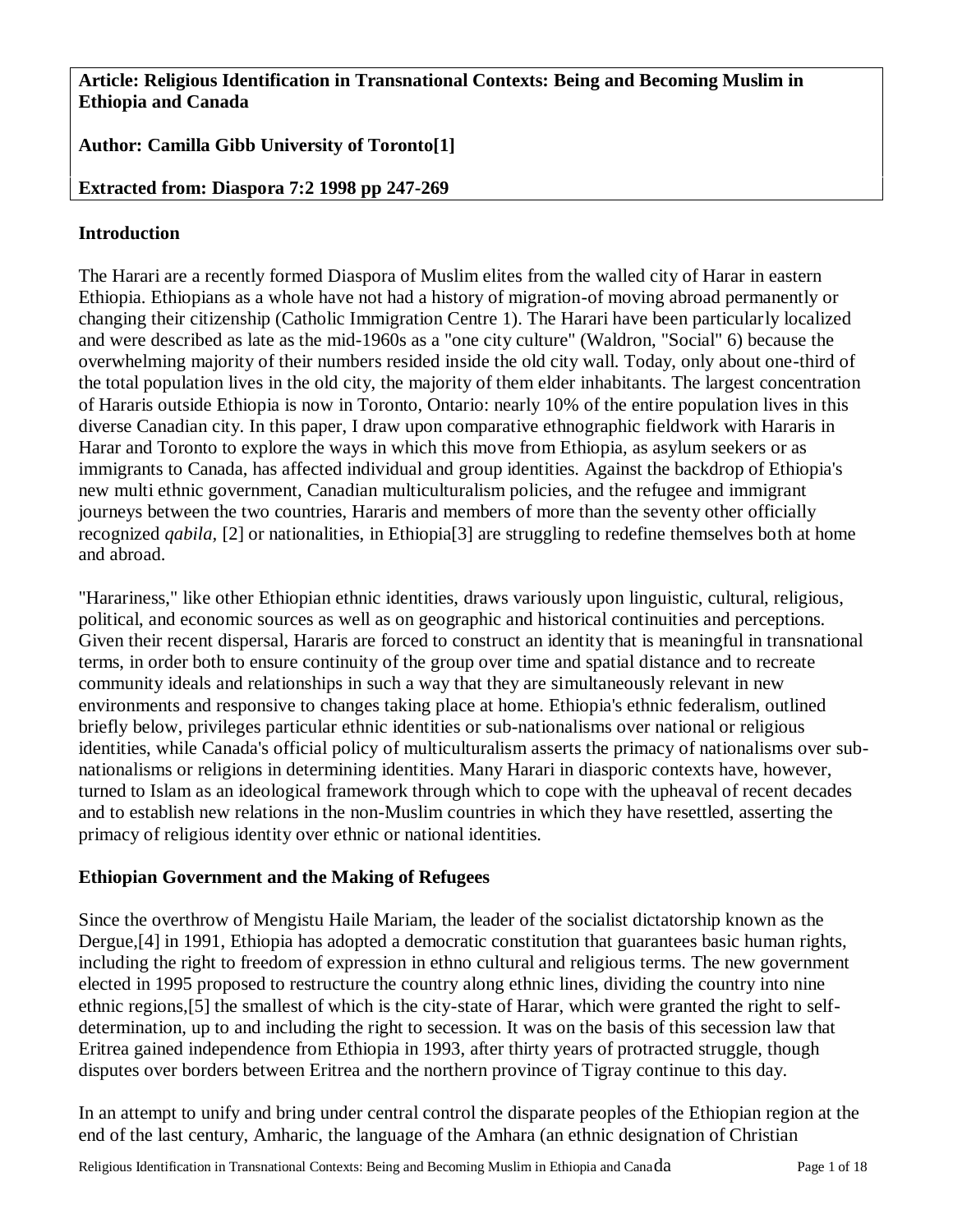highlanders who have dominated the region and the church since the thirteenth century), was adopted as the national language and Ethiopian Orthodox Christianity as the religion of the Imperial state. For non-Amhara, Amharic became the prestige language of education and political power, and many non-Amhara assimilated into this largely class-determined category because of the privileges associated with membership and allegiance.

Under the rule of the last emperor, Haile Selassie (1930-1974), Christianity was privileged over Islam despite the fact that nearly 60% of the country was Muslim. While Christianity and Amharic were promoted as the religion and language of the Imperial state, the military dictatorship that seized power from Emperor Haile Selassie in 1974 went further, demanding and enforcing linguistic, religious, and cultural conversion, meting out brutal and oppressive measures designed to suppress the expression of ethnic difference.[6] The Dergue's socialism demanded conformity in ethno cultural terms; the reality of Amhara dominance over other ethnic groups [7] in the country was masked by nationalist rhetoric, and opposition was undermined through various economic and political strategies.

Thousands of Ethiopians, including a great many Amhara, sought asylum during this era (1974-1991). Young men were generally the first to flee, as they were the section of the population most at risk of being conscripted to serve in the Dergue's army and most involved in rising opposition parties. Different parts of the country were variously affected by war, war-related famine, forced resettlement, and economic ruin through the abolition of private ownership, while particular classes and ethnic groups were targeted as harboring dissidents and objectors. Violence became increasingly widespread and indiscriminate, producing a "reign of terror" during which the Dergue committed gross human rights violations.[8]

Many who fled during the Dergue regime sought asylum from persecution on the basis of their ethnicity. In their countries of exile, however, they have been identified on the basis of national origin, a designation that is often anathema to self and group identifications.[9] Furthermore, in the Diaspora, religion has, for many Muslim Ethiopians, become the most meaningful point of reference for individual and collective identities. This has certainly been the case among the Harari, who are exclusively Muslim and have been since the introduction of Islam into the Harari region by Arab missionaries in the ninth century. Through upheaval and resettlement in Canada, however, what it is to be Muslim has been reoriented from a culturally specific understanding revolving around highly localized practices to a more homogenized, globalized tradition of standardized practices reinforced by other Muslims in Canada. In adopting global traditions, many Hararis, particularly men in their late twenties and thirties, have told me they have in fact become "more Muslim" since being in Canada. This process has resulted in the disarticulation of the religio-political and ethno cultural features upon which Harari identity has traditionally been based, and consequently oriented Hararis toward other Muslims in Canada rather than toward members of other Ethiopian groups.

This development can be understood in the context of Ethiopian history, which has been dominated by political and economic tensions largely expressed in terms of religious opposition between Christians and Muslims. The historic development of Ethiopia as a Christian state and of Ethiopianness as a Christian and, in particular, Christian Amhara identity has excluded Muslims in particular.

## **What is Ethiopia and Who are the Ethiopians ?**

At the end of the last century, an army of Christian Amhara, under King Menelik consolidated what were once a series of disparate and independent kingdoms and states in the Ethiopian region. One of the most important of these campaigns was the annexation of the independent kingdom of Harar. The Harari Emirate, an ethnic aristocracy that at times engaged in and promoted strategic inter-ethnic marriages with locally resident Oromo and Somali, independently governed and administered a flourishing center of trade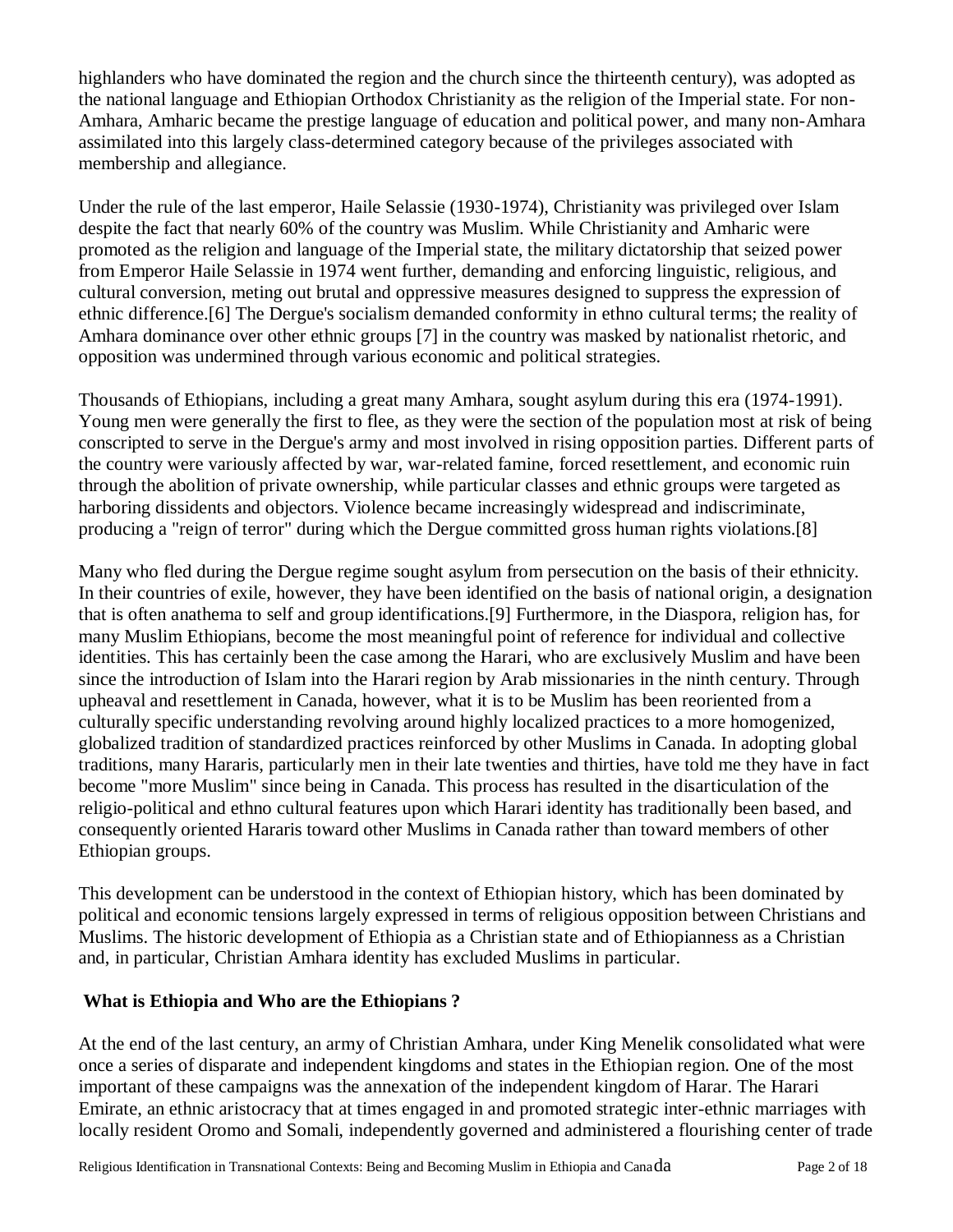and Islamic scholarship between the fifteenth and nineteenth centuries.[l0] In 1887, the city was invaded and annexed as a critical move in the territorial expansion of the Christian Empire that was to become Ethiopia. With the abolition of the Emirate, the independence of Harar was relinquished, never to be fully reinstated (Hassen, Oromo 232).

Most historical work on Ethiopia has focused on the regions' rulers, referring to the kingdoms and Royal Chronicles of the Christian highlanders (James xiii); "conventional" history tends to start with the alliance of the allegedly Ethiopian Queen of Sheba and King Solomon, the King of Israel, in the tenth century. BC (Zewde 7)[11] The offspring of this union was the founder of the Solomonic dynasty of Amharas, through whom the emperors of Ethiopia up to Haile Selassie traced their descent.

Little historiography information is available for the period prior to the rise of the Solomonic dynasty. From the first through seventh centuries AD, the dominant kingdom in the region was the Kingdom of Aksum in the province of Tigray. Aksum is now referred to as the first capital of Ethiopia. The Tigrayans, who claim to be the descendants of the Aksumites, the original rulers of Ethiopia, have been engaged in ongoing conflict of varying intensity with the Amharas since the latter seized power in 1270. The Tigrayans finally succeeded in overthrowing the Amharas in 1991, when the Tigrayan People's Liberation Front (TPLF) and its allies, who collectively formed the Ethiopian People's Revolutionary Democratic Front (EPRDF), toppled the Mengistu regime.

Both the Tigrayans and the Amharas are Orthodox Christians. In 330 AD, the Aksumite King Ezana was converted to Christianity, and from this point on, as Zewde states, "the creed, in orthodox form, came to express the cultural identity of a large section of the highland population" (8). In 1150, the Aksumite kings were overthrown by the Zagwe dynasty of the Agaw-speaking peoples, whom the Aksumites had Christianized and who are best known for their construction of monolithic churches at now famous tourist destinations such as Lalibela. The Zagwe, in turn, were overtaken by another dynasty based in the Amhara province - the Amharas, who claimed descent from King Solomon. Through the Amharas, Christianity spread further south, north, and northwest.

Ethiopians tend to refer to these Christian peoples of the ancient provinces collectively as Abyssinian (Markakis 14). From the thirteenth century, Abyssinian clergy began to record chronicles of the Solomonic dynasty. For the first three centuries, these records are dominated by accounts of conflict with hostile Muslim forces in the southeast. Islam was brought into the region by Muslim merchants and missionaries from Arabia beginning in the ninth century. As Islam spread over the Red Sea coast and into the lowlands, the Aksumites were forced to halt their campaign and retreat into the highlands (Markakis 13). By the fourteenth century, Islam had given rise to a series of sultanates and principalities stretching from the east into the lowlands of the southern central interior (Donham 21) and posed a serious threat to the further spread of Christianity in the contest to convert pagan peoples.

Muslim peoples dominated Red Sea trade and effectively controlled the vital trade route between the port of Zeila on the Gulf of Aden and the southern interior of the Ethiopian region. Donham states that "the very word for merchant, *negade*, was synonymous with Islam - that which was outside, in opposition to Abyssinian society" (34). Intense rivalry between Christians and Muslims in the Horn of Africa was largely motivated by the quest to secure control over the lucrative caravan routes carrying slaves, ivory, coffee, and other goods from the interior of Sudan and Ethiopia to the Red Sea Coast and on to Arabia (Hassen, "Menelik" 22). For centuries, Harar lay at heart of this expansive Muslim trading network, and the city developed into a thriving commercial center (Ahmed 33; Hassen, "Menelik" 228-9) where goods and services from different regions and groups in Ethiopia were exchanged under the strict regulation of the Harari Emirate.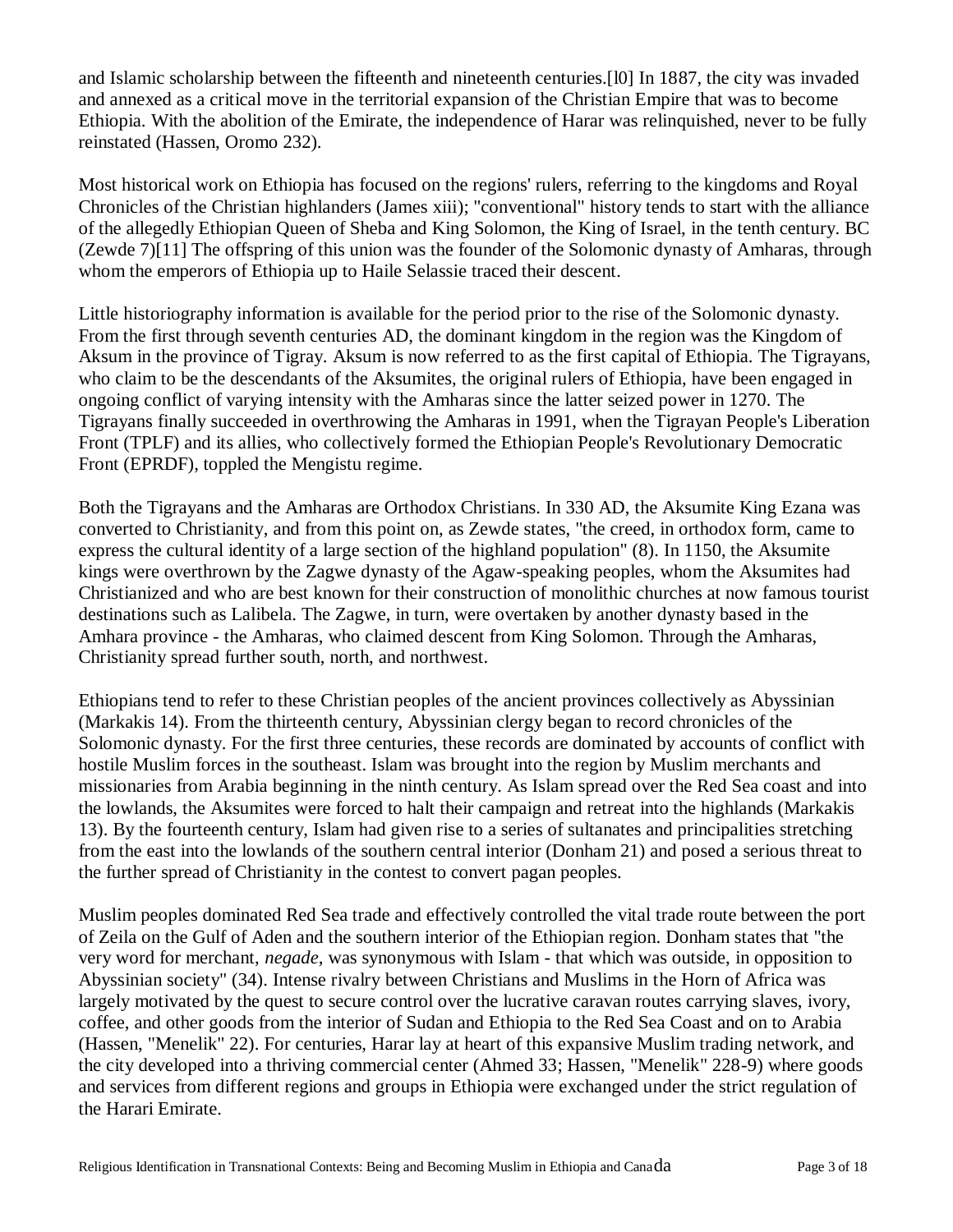Under thriving economic conditions in the sixteenth century, Harar's most notorious Emir, Ahmed Ibn Ibrahim al Ghazi, or Gragn ("the left-handed"), as he is popularly known, waged jihad against the Christian kingdom. Markakis writes that the force of this attack was fueled by "religious fanaticism [that) rendered the conflict exceedingly ruthless and brought devastation to the Christian population, as well as mass conversion to Islam by force" (15). For fifteen years, the very survival of the Christian state was seriously threatened (Hassen, "Menelik"; see also Donham 47).

While Gragn was ultimately killed, Christians and Muslims continued to be locked in conflict, and intense struggle between specific ethno-religious groups and Christian nationalists dominated Ethiopian politics throughout the Imperial rule of the Amharas and the Amhara-based socialist dictatorship that succeeded it. Ethiopianness, as expressed in Menelik's campaign, was based on the idea of the acceptance of Christianity (Kinfe 157). Imperial Ethiopia was defined by Haile Selassie as a Christian state; government propaganda asserted that Ethiopia was a Christian island in a Muslim sea (155), and this idea was used to elicit support from the United States against the "Muslim threat." This stance manifested itself in the form, among other things, of Ethiopian support for Israel. Kinfe reports that under Haile Selassie the number of Muslims in the country was systematically underestimated in official censuses, and the government attempted to undermine Islamic influence within the country by prohibiting the teaching of Arabic in state schools and by excluding Muslims from the ruling classes, except where they were able to prove that their primary allegiance was to the Imperial state (155-7). Kinfe surmises that Muslims in Ethiopia today generally feel they have been persecuted for their beliefs and dominated by Christian rulers, while Christians feel bitter about the expansion of Islam into formerly Christian territories (154).

#### **The Ethiopian Diaspora**

Since 1991, ethnic politics have been at the forefront of the new "democratic" constitution. Given their historic persecution, Muslim populations in Ethiopia have generally supported Eritrea's decision to exercise regional rights to self-determination to the point of secession (Kinfe), while Christian populations, particularly the Amhara, have seen this move as a step toward the balkanization· and dissolution of Amhara-defined Ethiopia.

Where debate between Ethiopian groups in Diaspora occurs, it centers around this issue, and historical antagonisms are largely recreated in the diasporic contexts in which Ethiopians are now establishing communities. In the Diaspora, however, members of different ethnic groups are no longer directly subject to the oppression created by ethnically determined hierarchies in Ethiopia, which have in particular excluded and marginalized Muslims from national politics. Members of different ethnic groups are thus recreating communities under a new set of national and transnational pressures and establishing different alliances with members of other groups largely on the basis of shared interests. As a result, among the 15,000 to 20,000 Christian and Muslim Ethiopians in Canada,[12] members of various ethnic groups establish very different relationships both to the dominant society and to other marginalized groups within it, suggesting that had they been free to develop without the pressure to participate in a shared Ethiopian nationalism, their self-determination might well have taken them in markedly different directions. There is little dialogue among Ethiopian groups in Canada, and little overlap between community organizations, because the majority of these are ethnically based.[13] Among Muslim groups like the Harari, the principal ties individuals establish outside the community are to other Muslims. For many individuals, religious identity has developed greater significance here; they identify first and foremost as Muslim, rather than as Ethiopian or Harari. The distant relationships between Ethiopian groups in Canada are not, then, only the result of the recreation of historic antagonisms in the Diaspora, but a consequence of changes in, among other things, Ethiopian Muslim identity brought about through the development of broader, less culturally specific religious ties within diasporic contexts. [14]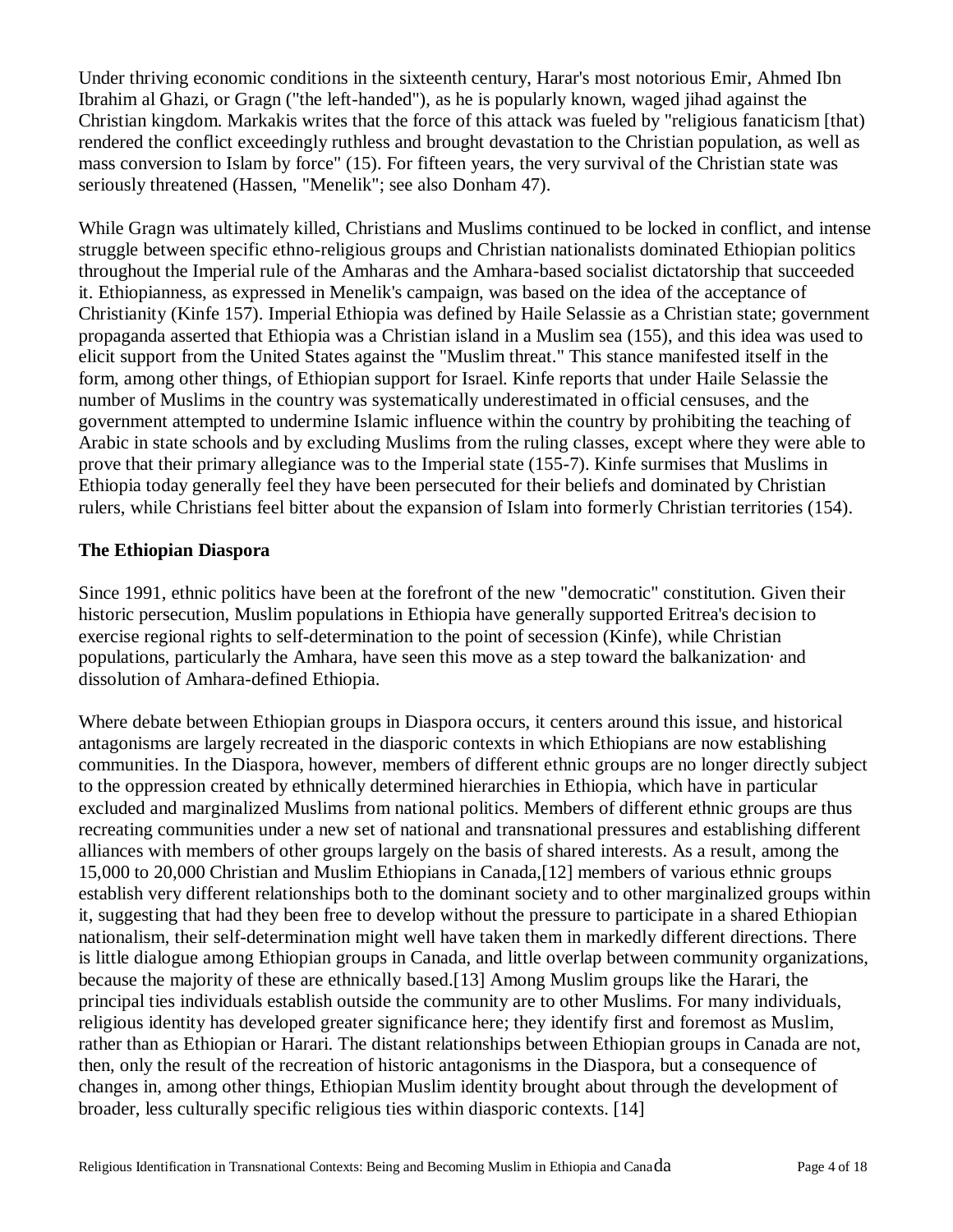#### **The Harari Diaspora**

The Catholic Immigration Centre in Ottawa reports that nearly two-thirds of Ethiopian newcomers to Canada are single; the majority of these are under the age of thirty (1). As was the case with members of other Ethiopian ethnic groups, the first Hararis to arrive were young men. The majority of these young men came alone, though some fled taking younger siblings with them; in a limited number of cases, entire families escaped together. The majority of those early Hararis who left traveled on foot to camps in Somalia and Djibouti, while some of the more affluent made the Haj, or pilgrimage to Mecca, and simply did not return. Securing their UN Convention Refugee Status documents in neighboring eastern African countries and the Gulf States, most of those who came to live in Canada and the United States were accepted first in Italy and Germany, where they lived anywhere from one to seven years.

Those who came alone, or with younger siblings, tend to reflect upon their early experiences as lonely and isolating. When they came to Canada, they found very few points of familiar reference. Mosque's and Muslim organizations like the Islamic Charitable Organization stood as the most obviously visible reflection of Harari experience in the Canadian landscape. Much of the cultural tradition these earliest arrivals carried with them could not be similarly reinforced in the Canadian context, and cultural traditions would have been particularly hard to maintain in the absence of community elders, from whom these traditions are learned. Islam offered a sense of community before there was really a community in Diaspora, so to speak.

The majority of Hararis arrived in Canada between 1986 and 1991. In 1986 there were approximately sixty Hararis in Canada, all of them in Toronto; now, community leaders estimate that the population in Canada numbers somewhere in the order of 3,000 to 4,000, the majority still living in Toronto.[15] Once the first Hararis came to North America, they began to sponsor their family members. As a 1991 report on ethnicity in Toronto concluded, "when an immigrant community is established in a certain city or region, other immigrants follow because of the presence of family and friends. Others also follow because of the established ethnic and socio-cultural infrastructure" (Municipality of Metropolitan Toronto).

With the change in government in Ethiopia in 1991, it has become considerably harder for Ethiopians to gain admission to Canada. Still, many youth in Harar aspire to come to Toronto. While those who fled during the Mengistu era did so primarily as political asylum seekers, the establishment of communities abroad now appeals to many who were less directly threatened by the Dergue and presents an option to those who live in the post-Dergue era and wish to migrate to better their educational and economic prospects or to be reunited with family. Migration is now considered a viable and desirable option for the younger generation of a population who historically did not generally consider such a possibility beyond the seasonal migration to Saudi Arabia during the month of the Haj.

Helene Moussa notes that, unlike other Ethiopian populations who are relatively scattered throughout the city, the Harari are residentially clustered, with the majority residing in high-rise buildings in the former municipality of Scarborough, now part of the City of Toronto (209). This is less the case today, which suggests that their initial residential clustering reflected not necessarily closer community ties or greater insularity, but, rather, their relatively recent arrival in Canada. While the original neighborhoods still attract new Harari arrivals, as the community has grown in number and Harari have established themselves here, they have made connections outside the community and have moved out of the original neighborhoods in which they were concentrated. The community center and the Qur'anic school are both located in Scarborough, but Hararis are now scattered across the city, although primarily resident in its less expensive suburbs. In the last couple of years, communities have begun to develop in other cities such as Edmonton, Vancouver, and Montreal, as Hararis have begun to migrate internally in search of better economic opportunities.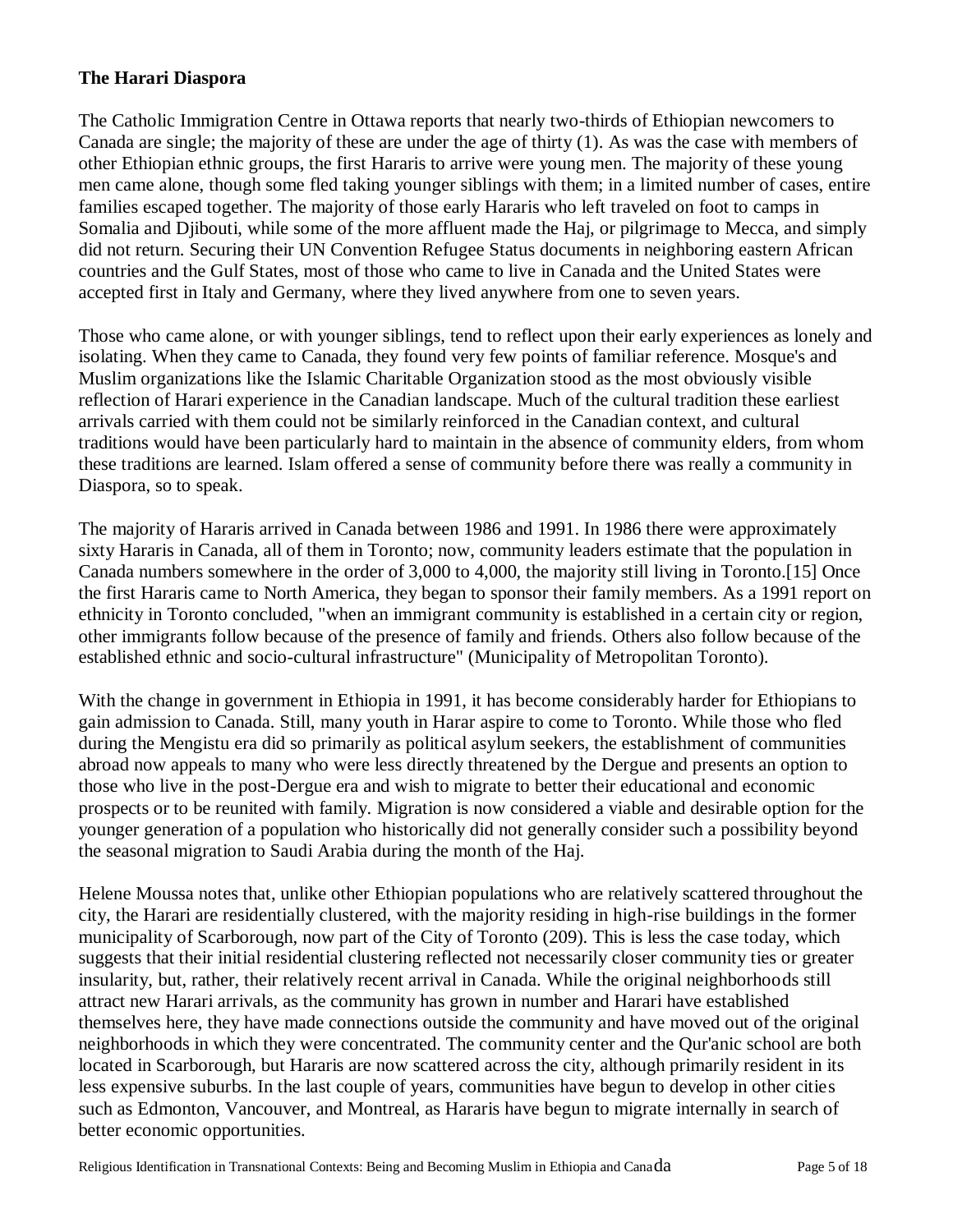Identification in the Multicultural Context of Canada Toronto is the largest and most ethnically diverse city in the country, and since 1986 it has taken in about one-third (or 70,0000-80,000) of all immigrants and refugees who have come to Canada each year (Advisory Committee on Immigrant and Refugee Issues of Toronto 21). At the 1998 Forum on the Impact of Immigration and Refugee Settlement in Toronto, it was proclaimed that "no city in the world has a higher proportion of its population who are foreign-born than Toronto" (21). The report claims that there are "about a. hundred different racial or ethnic groups living in Metropolitan Toronto" (21), but what these are and how they are defined remain unspecified.

Because Canadian census and population statistics differentiate on the basis of national origin, it is difficult to develop any official estimates of the Harari, or of any other ethnic group from Ethiopia, in Canada. To the government, Ethiopians are Ethiopians rather than Oromo, Tigrayan, Amhara, Harari, or one of the more than seventy other officially recognized ethnic groups or "nationalities" in Ethiopia. The politics and specifics of identity, recognition, and representation, however, have particular salience in a world of pluralist polities (Dusenberry 738), where populations are deterritorialized (Deleuze and Guattari), diasporic and transnational (Appadurai). For Canadian officialdom, the Harari are Ethiopian. The designation of Hararis as Ethiopian contrasts with their perception of themselves in ethnic terms. Sorenson notes that while individuals from Ethiopia are classified as Ethiopian regardless of their ethnic origin or self-identification, among themselves they actively assert their group distinctiveness ("Politics" 71). The fixity of the official categorization fails, furthermore, to account for shifts in identification such as the Harari assertion of religious determination, which has taken place in response to being forced to flee countries of origin, negotiate refugee passage, and establish community in diasporic contexts.

Under the Trudeau government, a specific policy of multiculturalism was put into place in the 1970s. In recent years, Canada has, as Dusenberry notes, "pushed an aggressive multiculturalism ... agenda in the face of insecurities about its national unity (738-9). Canada's Multiculturalism Act of 1988 (Government of Canada, "Canadian") finds its origins in the Multiculturalism Policy of October 1971, in which it is asserted that "cultural pluralism is the very essence of Canadian identity" ("Announcement" 1850). This policy officially recognizes that "every ethnic group has the right to preserve and develop its own culture within the Canadian context" (8581).

As Dusenberry points out, the original policy documents rejected "origin" or "mother tongue" and specified instead the rather vague and poetic notions of a "sense of belonging to the group" and "the groups' 'collective will to exist'" as the basis of "adherence to [an] ethnic group" (Government of Canada, "Announcement" 8545). In practice, however, the basis upon which ethnic groups are identified within the Canadian mosaic is "national origin" (Dusenberry 742). Sikhs in Canada, for example, are thus classified as Indians, despite their personal and often vociferous rejection of this association and their desire for recognition as an ethno cultural group of separate national origins (742). Similarly, Eritreans, prior to the secession of their territory from Ethiopia in 1993, were classified as Ethiopians in Canada, despite the fact that it was precisely this association - the annexation of Eritrea by Ethiopia and the thirty year war that resulted - that served as the basis for Eritreans seeking and being granted political asylum in Canada. The Eritrean case is perhaps the strongest illustration of this point,[16] but many members of various other "nationalities" from Ethiopia similarly reject this association.

## Identification in the Ethnic Federation of Ethiopia

While the Harari are a little-known population outside Ethiopia [17] within the country they have been granted special dispensation, as descendants of the historic rulers and inhabitants of an independent Muslim city-state, to restore self-government in the region over which they formerly exercised control.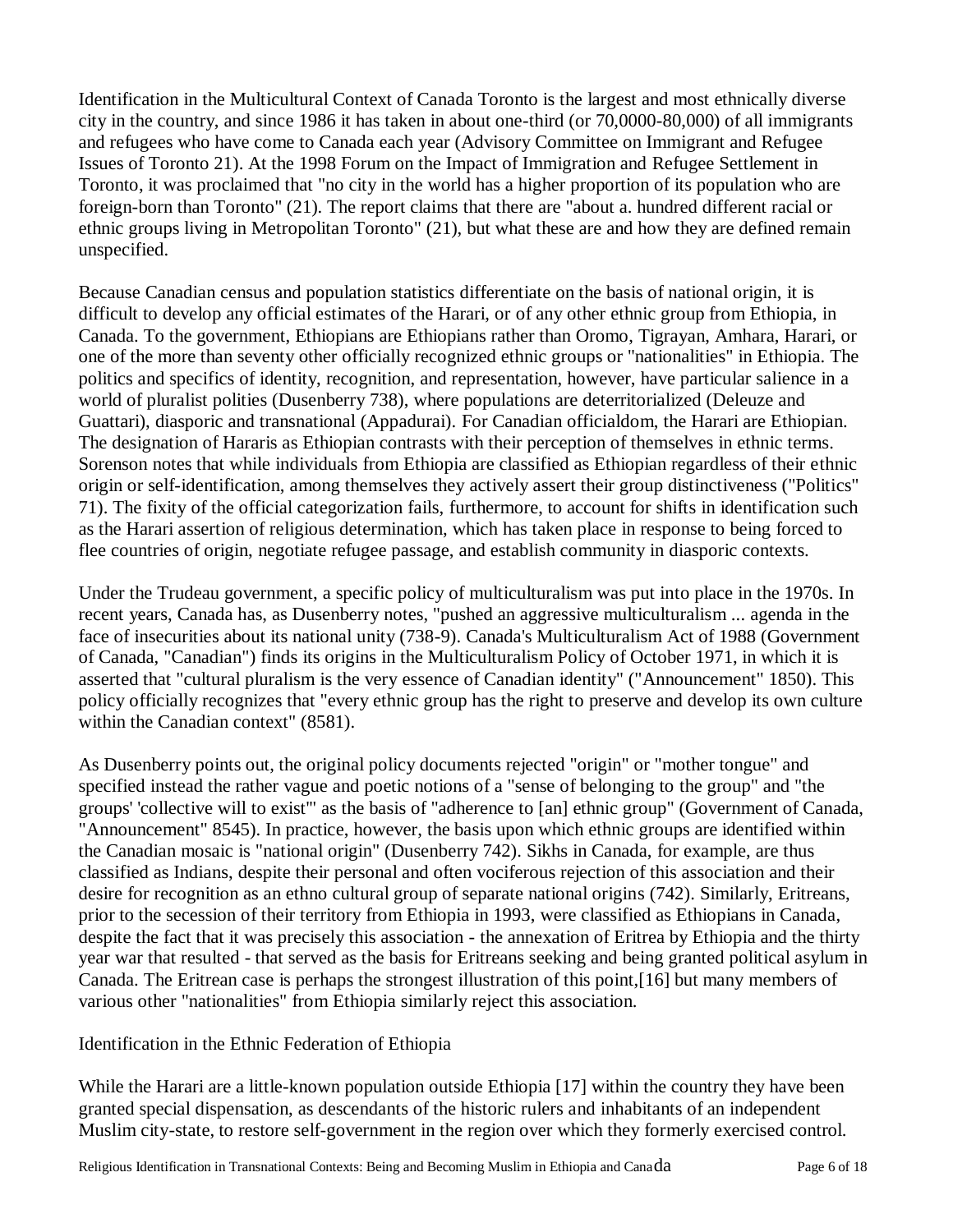Although Harar is the smallest of the country's nine new autonomous ethnic regions, the Harari population is perhaps better represented proportionately than any other Ethiopian "nationality" at the federal level.

Today, however, the Harari constitute a numeric minority in the overall region. As Hararis left during the Mengistu era, Oromo in the surrounding countryside of the region have increasingly moved into its center, the congested space within the city walls that have traditionally demarcated the Harari homeland. Some of the Amhara settlers who were relocated to the Harari region during the Mengistu era have also taken up residence within the city walls. While the city has long housed some wealthier Oromo and Somali who have integrated themselves into Harari society to varying degrees, its population has, as a consequence of this recent out migration, become more heterogeneous, in terms of both ethnicity and class, than it has ever been.

The reasons for the endurance of Harari prestige are complex and multifaceted, but derive most directly from their relative affluence as a community, both at home and abroad, and from the high level of education and literacy found quite uniformly throughout the population. While the basis of their historic position of privilege and prestige as a land-owning elite was undermined by policies put into place during the Imperial and socialist regimes of this century, their relative affluence was largely sustained throughout the Dergue era by resources from the Harari Diaspora. The significant proportion of the population who sought exile abroad during this period sent back remittances to family in the city and sponsored relatives' to join them. The position of Hararis at "home" is thus determined by a complex interplay of local and global forces-transnational exchanges articulated by representatives across the Harari Diaspora. This has taken on new forms in the post-Dergue era, most visibly the repatriation of people: young men who have been educated in the West have been encouraged, and in some cases invited, home to govern the new regional administration; and Hararis are returning in search of investment opportunities in the new capitalist economy.

With the movement toward more essentialized Muslim identities in the Harari Diaspora, its representatives develop particular perspectives concerning religious practices in Harar and can be seen, in some cases, to be applying subtle pressure on their Harari brothers and sisters in Harar to realize and embrace a broader tradition of Islam. Hararis in Saudi Arabia, for instance, actively pushed the education bureau of the new local government in Harar to select the Arabic script for their development of a Harari alphabet. While the financial incentive offered by Saudi Hararis may have been enticing, the choice of the Arabic script did not make sense in practical and political terms for Hararis still resident in Ethiopia, and the Amharic script was ultimately adopted. [18] Harari administrators feared that choosing the Arabic script would ally the Harari too closely with Arab interests and distance them from the new central government. With the political gains Hararis were making under the new government, it was deemed foolish to place these good relations in jeopardy. It is also not insignificant that the largest and most successful fundraising campaigns among Hararis in Canada have surrounded establishing and supporting Qur'anic education for children, both here and in Harar. Hararis in Toronto recently paid the significant sum of \$25 (Cdn) each for an evening of music and dance to raise funds for the now dilapidated Sheikh Abubeker Qur'anic School in Harar, and they have thus far been successful in raising approximately \$5,000 for this project.

## The City of Saints: Religion in Harar

As a historic center of Muslim trade and Islamic scholarship, Harar has developed under the influence of multiethnic African and Arabian sources. These multiple influences are reflected in local religious practices, which are a complex syncretic blend of traditions shared by local residents. While many Hararis in the Diaspora now question the degree to which many specific practices can be considered Islamic, this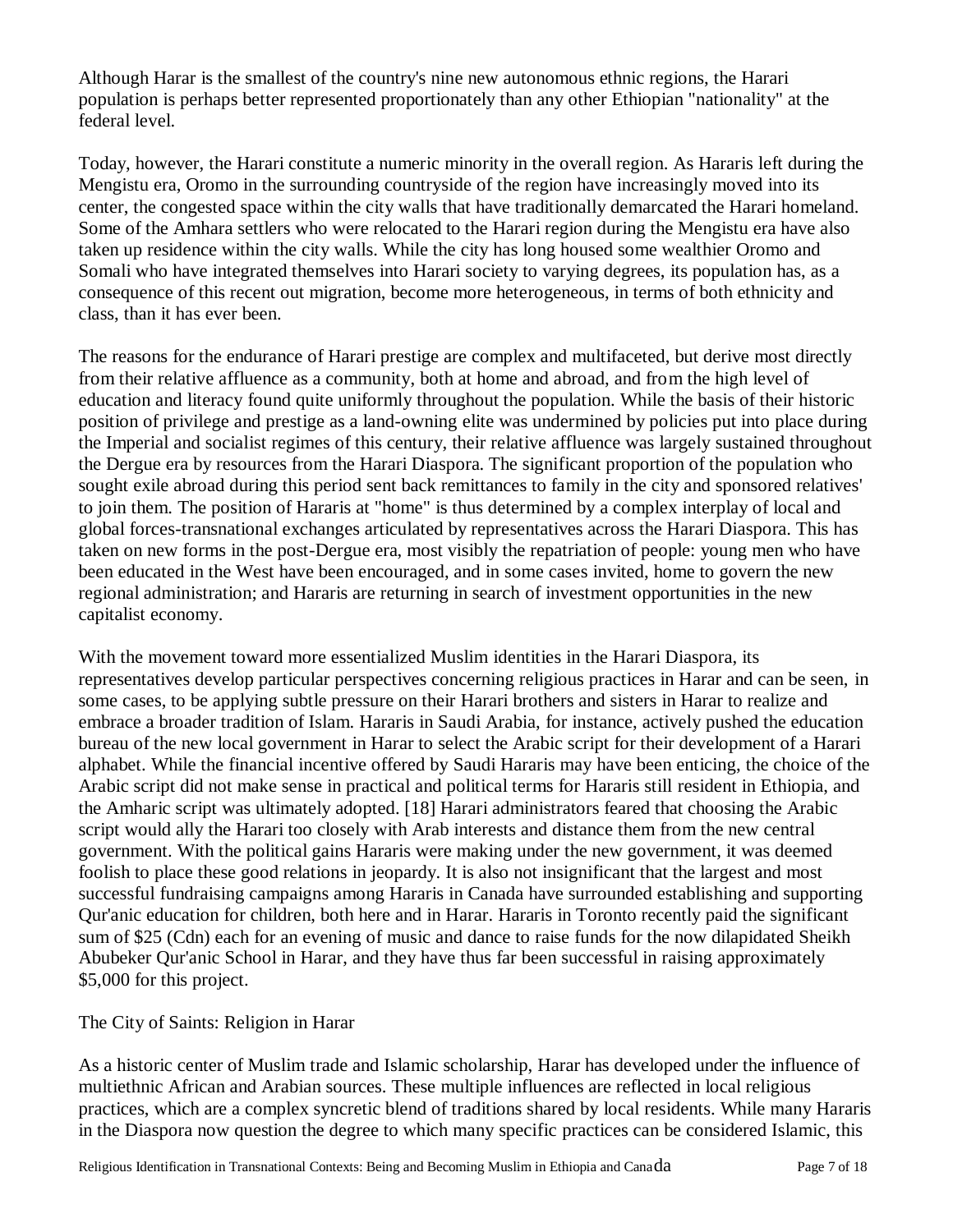local religious orthodoxy has provided an essential framework through which the socio-religious, political, and economic life of Harar has been organized for centuries. Despite years of suppression of Muslim influences, Islam continues to serve as a basis for the organization of people in and around Harar. With nearly a hundred mosques and over 300 saints' shrines contained within and just beyond the few square kilometers delimited by the city wall, Islam is observably reflected in the architecture and spatial organization of the place and its people (Gibb, "Religion").

While Muslims the world over share obedience to that which is *sunna,* or obligatory within Islam, local attitudes of course differ enormously according to historic and cultural contexts.[19] In Harar, the experience of Islam refers most directly to the saints (awliya', or wall in the singular) in whose honor shrines, referred to as awach, are scattered throughout the city. In the Qur'an, the term wali is variously used to denote a "friend," "patron," "benefactor," or "protector," of God,[20] and in some cases to describe God himself in relationship to humans.[21] In Harar, awliya' are understood in the first sense-as trusted friends and allies of God engaged with him in relations of mutual obligation and support, through whom God's blessing can be bestowed.

Awach is also the Harari term for "fathers," and shrines thus represent forefathers (and -mothers)[22] of the community. Thus the history and genealogy of the community is bound up in legends about the saints. Many of the saints are regarded as central figures in the history of the city-famous religious scholars, warriors, and kings who defended, waged holy war in defense of, and ruled over the city and the surrounding countryside. AB descendants of saints, Harari see their city and community protected by blessings transmitted by God through his intermediaries. This protection can only be sustained by constant and community-wide invocation through ritual, prayer, and *ziyara*, or visits to the shrine, where devotees come bearing offerings of incense, certain foods, and chat, the leaf chewed as a stimulant throughout the region.[23]

As I have discussed at some length elsewhere, while the saints are considered the forefathers and -mothers of the Harari, locally resident Oromo and Somali also locate their ancestors among this same corpus (Gibb, "Baraka"). The origins of local saints are variously traced to Arabia, Iraq, Yemen, and Turkey, and a large number of saints of Somali and Oromo origin are included as well. Heterogeneous populations refer collectively to the shrines as *awach*[24] and thus share aspects of a particularly local understanding of Islam.[25] The existence and significance of this phenomenon has been noted elsewhere. Referring to the Egyptian city of Tanta, Denny states that it is striking that "in a country that is' at once warmly hospitable to outsiders and fiercely devoted to its own kind, two of its greatest saints should have come from outside" (82). Where Denny considers the presence of saints of different origins to be a simple reflection of the "universalizing brotherhood of Islam" (82), however, I treat this phenomenon as a means through which foreign influences are integrated into local religious practices.

The historic literature suggests that the Harari are, in fact, multiethnic in origin, most likely the product of intermarriage between Arab immigrants and local residents (e.g., Bardey) and of strategic interethnic marital alliances (Hassen, "Menelik"). Centuries of common residence and religious worship have further served to minimize differences, or, more accurately, contributed to aspects of common culture shared between residents in Harar. Where class differences have been constructed and phrased in the language of ethnicity, adherence to a common local religious orthodoxy counters distance constructed in the socioeconomic realm. Difference between groups is primarily socioeconomic, but what is central to the religious life of the Harari is in fact shared across differences of ethnicity and class.

Local religious orthodoxy is flexible, absorbent, and heterogeneous and provides a framework through which "foreignness" is at once localized and "naturalized." Saints, as forefathers as well as community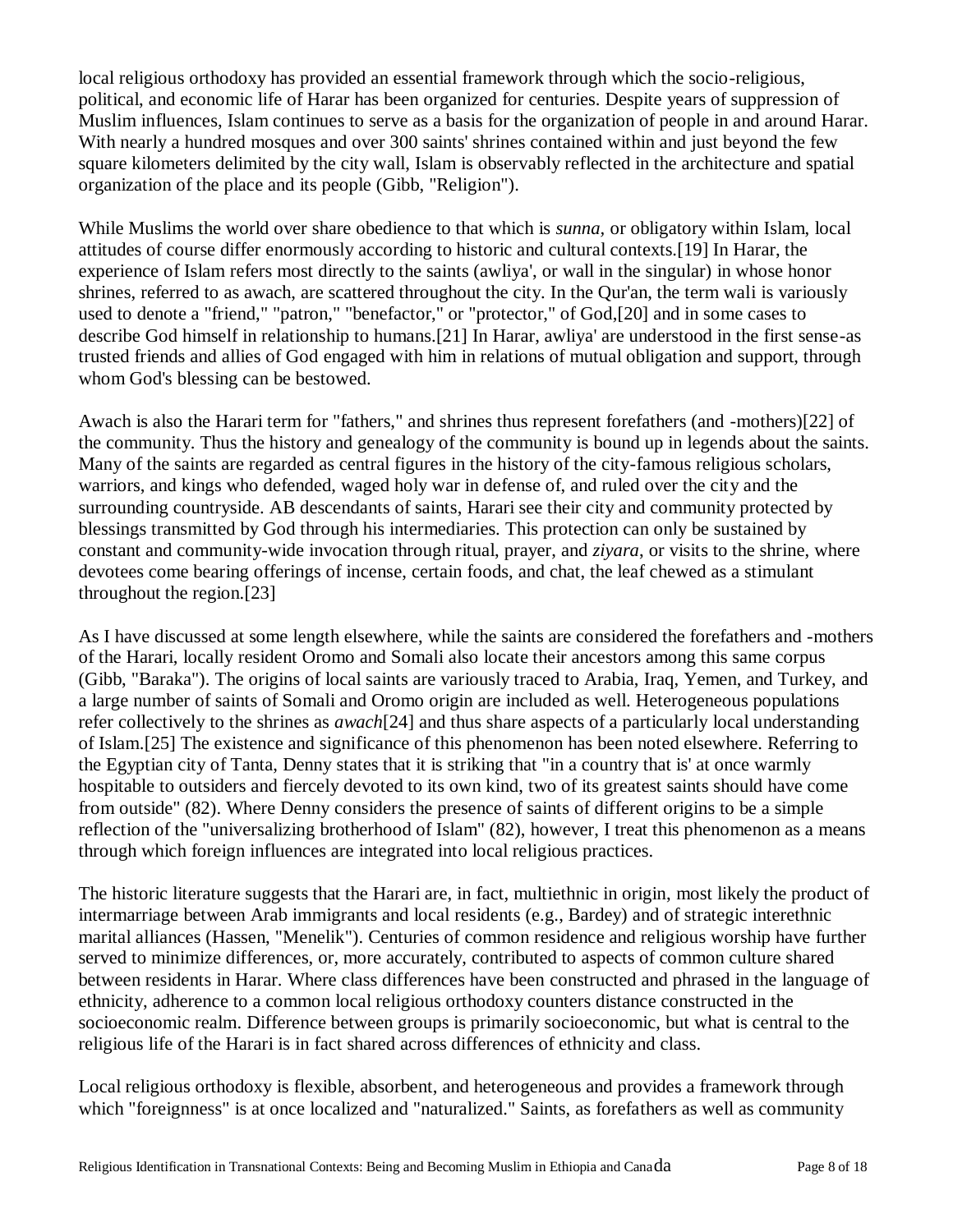leaders, are thus heterodox in origin, reflecting the reality of centuries of interethnic interaction and the multiethnic sources invested in this "ethnic" category.

(Re)constructing borders between groups who have shared both centuries of local religious orthodoxy and decades of common persecution as Muslims and non-Amharas is, as we might imagine, a painful and at times violent process. In Harar, this has involved disentangling associations through historical revision, which shifts emphasis from commonalities to differences and then hierarchizes and institutionalizes these differences, so that non-Harari have been virtually excluded from positions of authority in the new regional administration.

Where the local determination of Harari "ethnicity" can be seen as a negotiation of multiethnic relations in Harar, these relations are now further complicated by both the demand the new Ethiopian state places upon groups to identify themselves in definable ethnic terms and the need expressed by Hararis in the Diaspora to have a consistent, stable identity to which they can refer. Throughout this current political and economic restructuring, the Harari population has not remained static-some Hararis have repatriated since 1991, and others have emigrated abroad despite the relief of some of the more acute circumstances that forced their relatives to flee during the Dergue regime. The contemporary determination of Harari ethnicity is thus taking place in the midst of considerable population movement, movement which is, for the first time in history, transnational.

#### **Religious Identity in the Diaspora**

For Hararis in the Diaspora, adopting a transnational identity is a means of developing a consistent point of reference that can transcend both the culturally specific requirements of the multiple environments they now inhabit and the upheaval endured through their journeys between Ethiopia and Canada.

The impossibility of disassociating particular Ethiopian ethnic identities from particular religious traditions becomes broadly evident in the Diaspora. Membership in the Ethiopian Association of Toronto is thus almost exclusively Amhara, and this community's efforts have largely revolved around the celebration of Ethiopian Orthodox traditions and the establishment of an independent Ethiopian Orthodox Church. Similarly, the Ethiopian Federation of America, whose implicit understanding of Ethiopianness is Christian Amhara, speaks of an Ethiopian culture that largely fails to acknowledge the presence of the more than 60% of the population in Ethiopia who are Muslim.[26]

Sorenson, who conducted a study of Ethiopian/Eritrean voluntary organizations in Canada at the end of the Dergue era, concludes that the formation of different voluntary groups in Canada largely

mirrors the existing ethnically based political factionalization in Ethiopia ("Politics"). The formation of voluntary groups along ethnic lines is perhaps the most obvious way of looking at diversity within the Ethiopian community, but as a methodological tool it risks homogenizing groups in much the same way Ethiopians are homogenized on the basis of "national origin" by the Canadian government. Focusing on the study of community organizations, which are largely politicized in the way that Sorenson suggests, nevertheless entails the danger of taking for granted "ethnicity" as the critical basis for self and community identification, and of assuming common experiences for and orientation of members of particular groups.[27] In my observations, gendered and generational identities appear to interact with and produce diverse perspectives on ethnic and religious identity within the Harari Diaspora.

#### **Hararis and Other Muslims in Canada**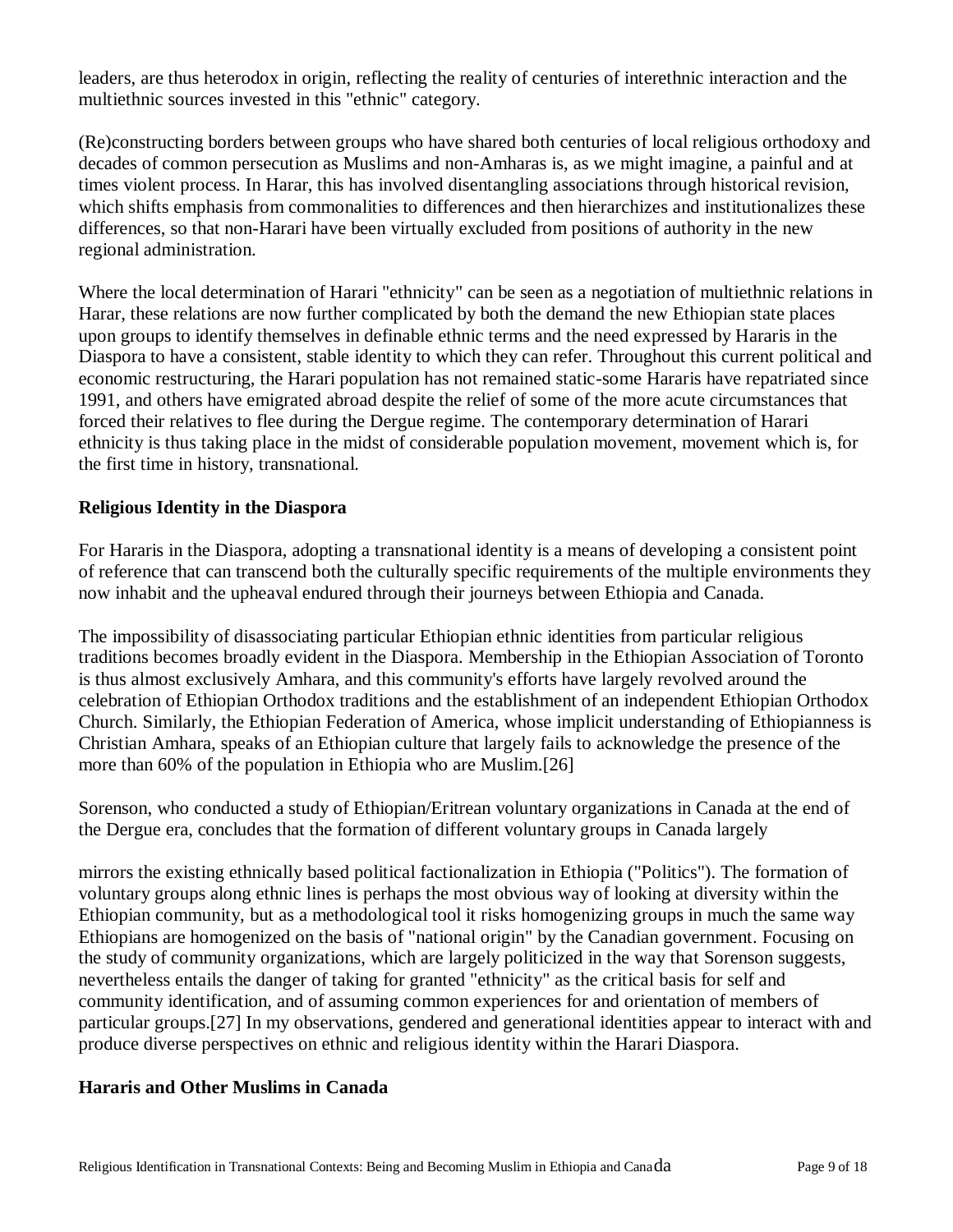Shaheen Azmi, in a study of Muslims and provision of social services in Toronto, states that, regardless of ethnicity, Muslims in Canada assert their religion rather than their ethnicity as their primary identity (153). A multiculturalism policy that defines diasporic communities on the basis of "nationalisms" or citizenship rather than of subnationalisms, ethnicities, or religious orientations risks failing to understand critical aspects of immigrant and settlement experience, including the ways in which associations between groups are established in Canada and the bases upon which individuals are simultaneously integrated and discriminated against. In asserting their identity as Muslims rather than as Africans,[28] Ethiopians, or Hararis, Hararis actively construct a frame of reference for their relationships within and to the dominant society,[29] with other resident minority groups, with their homeland, and with each other.

Developing a Muslim identity that is transnational allows Hararis to communicate widely through the medium of a shared religious tradition. What is shared with other Muslims in the Canadian context is that which is *sunna*, or obligatory within Islam. As a result, what appears to be happening is a homogenization or essentialization of Islamic practices, where culturally specific aspects of Islam that are not shared with other Muslim populations are likely to disappear, since they are not reinforced by Muslims from other groups in this context.

Muslim space is shared as Muslims from all different backgrounds pray together at mosques. Hararis do not attend specific mosques-they attend one of the more than fourteen mosques in Toronto that is close to where they live or work[30] and pray alongside Muslims from around the world. This doesn't seem to concern

Hararis, who believe that Islam does not distinguish between people on the basis of skin color, ethnicity, or nationality; Muslims are one and the same, and there is thus no drive or perceived need to establish a separate mosque for Hararis.[31] Major Muslim celebrations such as 'Arafa and 'ld el Fitr, which are celebrated at the mosque, consequently also become standardized as the shared aspects of these traditions are reinforced, while culturally specific themes are reconceived as un-Islamic and dismissed. Many traditions that are enacted in Harar and thought of in terms of Islam are either not enacted here, or considered to be cultural embellishments of Muslim traditions that are unorthodox or even antithetical to the true spirit of Islam.

The community, then, sees it as critically important to teach Sunni Islam to children born here-the first to be born outside Ethiopia. Members ensure that children attend Qur'anic school, where they are taught Qur'an, hadi:th,32 and Arabic. The community has organized its own school, or Qur'an Ge, where once a week Harari volunteers teach about forty children at Teasedale Community Centre, a local community center in the Toronto suburb of Scarborough. The overwhelming majority (perhaps 95%) of the children at the Teasedale Qur'an Ge are Harari, but Somali, Sudanese, and Pakistani children from the neighborhood also attend and receive instruction in English and Arabic.

Nothing of what Harari children learn at the Teasedale Qur'an Ge specifically concerns Harar. They do not learn, for instance, about the saints of the city. While many aspects of Harari life have been recreated in the Diaspora-from traditional forms of social organization to the decoration and gendered division of domestic space-saints' shrines have not been reconstructed, and associated beliefs and practices have been largely discontinued. While aspects of culture *('ada*) are thought to be specific and benign, Islamic practices concern a wider community of believers, or the *umma*, who seek to regulate and standardize beliefs and practices. In strict Sunni practice, the worship of saints is considered tantamount to heresy. As many Harari youth tell me, "the saints are not Islam," since no one can intercede on behalf of Allah, intercession being one of the greatest possible sins in Islam. Some members of their parents' generation,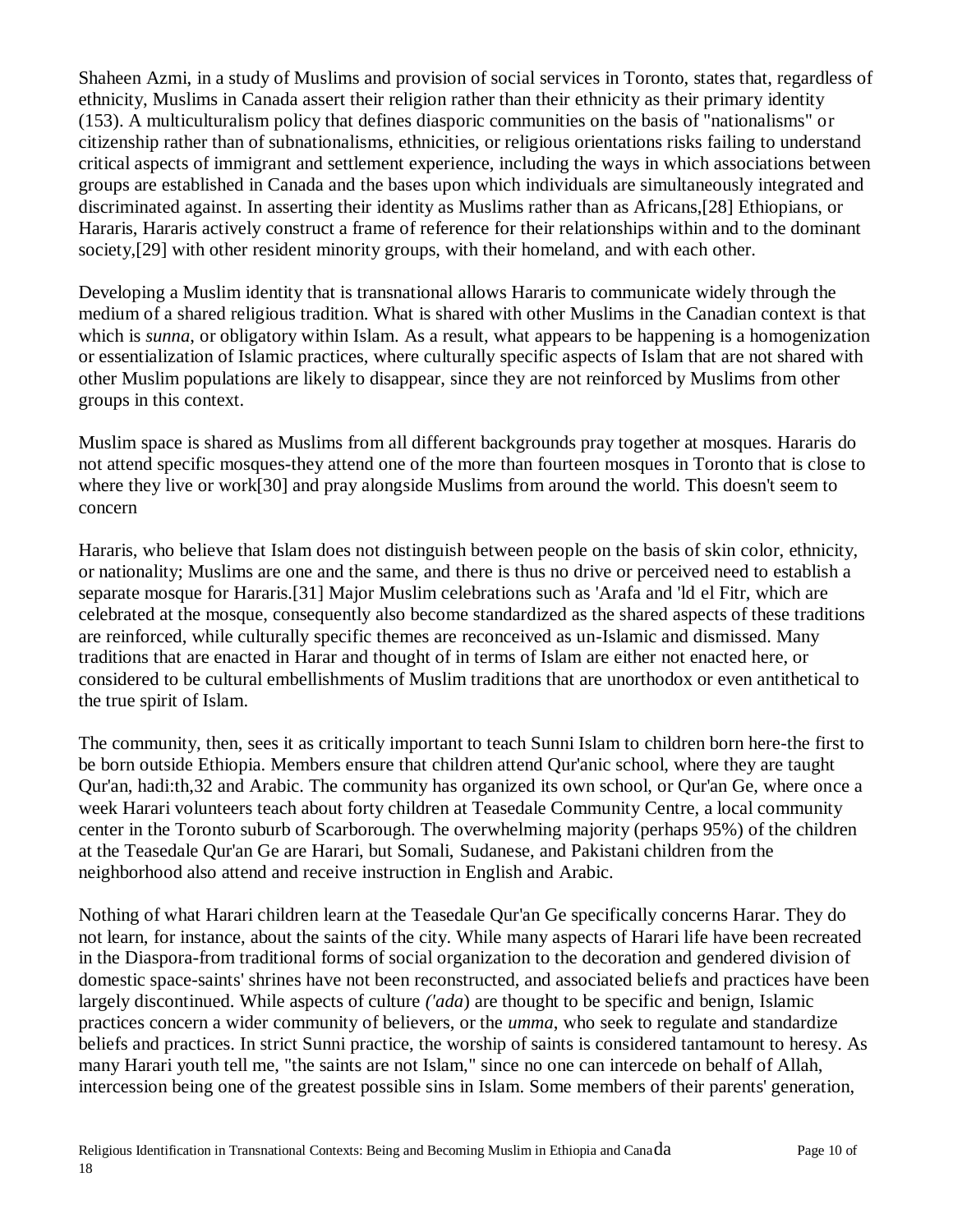who would earlier have conceived of the saints of Harar within an Islamic framework, have, in response to the questions I have raised about this, explained that "some things just become *'ada* here."

Local history in Harar connects the actions of saints with the foundation of the city and with pivotal events in its development. - Knowledge, or a particular way of knowing the history of the city, is thus lost with the rejection of the saints,[33] and ways of recounting the history of the city and its people have to be dramatically altered in the absence of this knowledge. No alternative formal means of communicating Harari history has been developed, however, and in the absence of a literate tradition from which to draw, knowledge of the city's history is becoming remote. As Hararis tend to identify first and foremost as Muslims in the Canadian context, specific historical knowledge about the city becomes less relevant than the history of Islam with which most Harari children are taught to be familiar. If Hararis are simply Muslims, the relevance and meaning of the term Harari appears to be unclear to some younger members of the community. In a recent posting entitled "Who Am I?" that was sent to the Harari e-mail distribution list, an eighteen-year-old Harari man in Texas wrote: "I've just got one brief question: What makes a Harari .... HARARI??"

While specific traditions associated with saints are not practiced here, some effort is made by older women of the community to preserve aspects of some of the major Muslim festivals of Harar that are not celebrated by other Muslims. The Harari Women's Association holds events in the community center for Shawwiil 'ld [34] and *'Ashura,*' for instance, in order to teach the children something of Harari culture by providing special foods and singing traditional songs. Many of the women say that privately they do honor some of the older traditions, such as saying private *du'a'* (religious blessings) and burning incense for particular saints. These are small affairs, though, privately enacted by individual women in individual homes.

Men tend to have more contact with formal religious structures and other Muslims in Canada than older women, since they attend mosques with greater frequency and work outside the home. For many men, "becoming more Muslim" has also provided some alleviation of their experience of relative powerlessness here. Men who are skilled and well educated often experience what they consider to be discrimination and underemployment. Islam may well offer both a structure within which they can find meaning and purpose in their lives, and certain rights and privileges in private life that they do not have in public life. Some young women in Canada have chosen to adopt the *hijab*, or more "orthodox" veil, which they would not have worn in Harar. This is seen as similarly empowering, in that it allows them to project the importance of their identity as Muslims and enables them to honor Islamic morality while moving in non-sexsegregated and non-Muslim spaces.[35]

Among the first generation of children to be born in Canada, however, Harar, a place most have never visited, has become so remote that they simply do not take a lot of active interest in the traditions of the city. Among those who were not born in Canada, but have spent a significant part of their childhood and/or adolescence there, there is some sense of having "lost" a connection to their culture. While all identify themselves as Muslim first, many Harari teenagers seem quite critical about certain Islamic practices where these appear to be contradictory to legal constraints and social concerns in Canadian society with which they, as younger members of the community, primarily socialized in Canada, are most familiar.

When I showed some photographs to a family recently, for instance, generational differences in perception were readily apparent. One photograph I showed to a man, his wife, and their three teenage children depicted students at the traditional Islamic school in Harar. I pointed out the whip the teacher carries, and the teenagers reacted very strongly, commenting, "If he uses it, that's child abuse. If he used it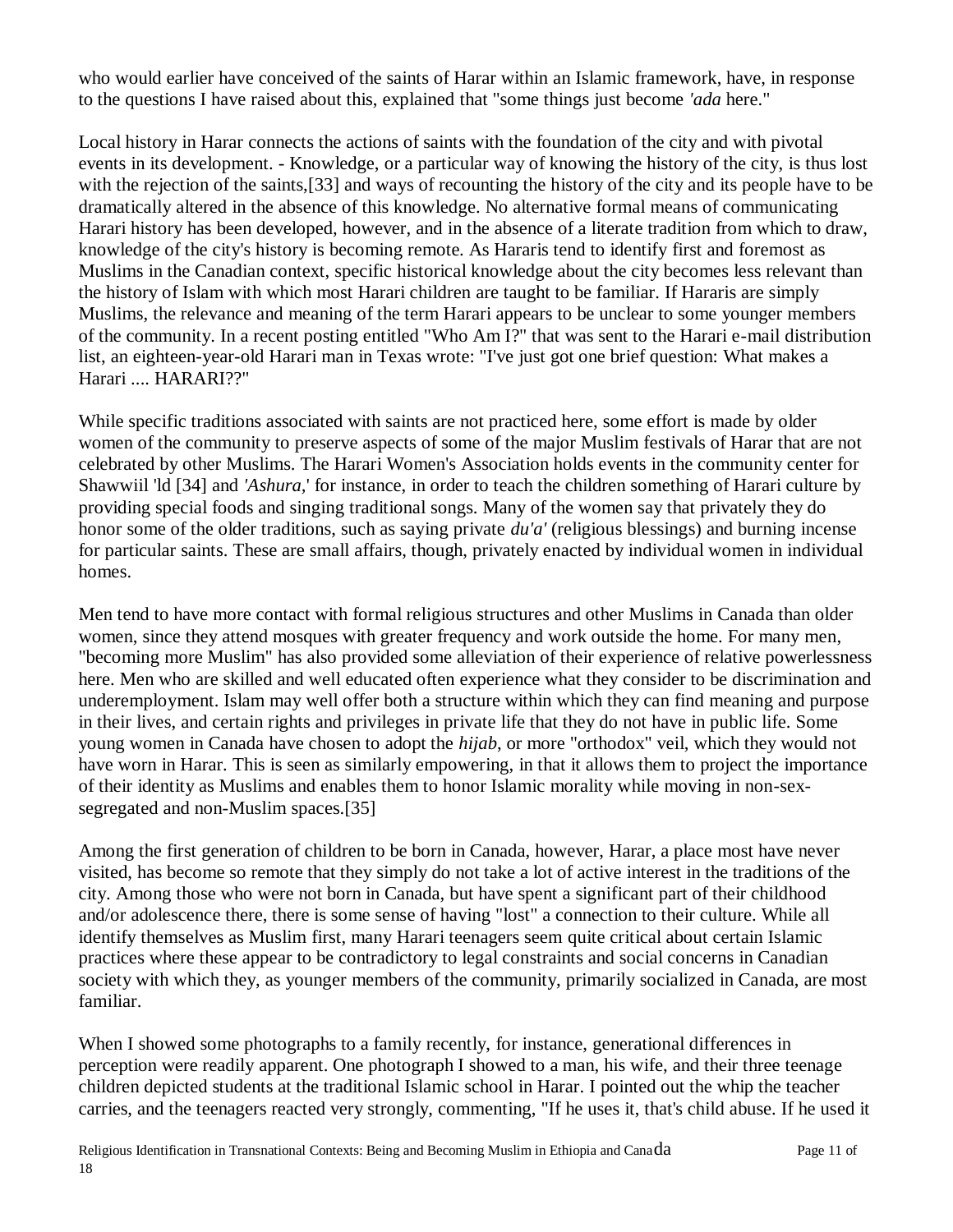on me, I'd dial 911. That's just wrong." Their parents, however, objected, insisting that it was just "good discipline." Younger members of the community have been educated in a climate where physical punishment of any kind is prohibited in schools. The language of child abuse, learned in the Canadian context, appears to conflict with parental attitudes toward disciplining children.

Many teenagers feel much the same way about the practice, condoned by the Qur'an, of resorting to physical admonishment of one's wife when all other avenues for "punishment" have failed. The practice has also become a contested issue between many men and women in the Diaspora, where women are becoming aware of wife assault as a socio-legal concern in Canada. Some men in the community explain that what they call Islam is being called wife assault here, and say that some women use the option of calling 911 as a threat against their husbands. Marriages can break up for this reason, which Hararis say never would have happened at home. In Harar, the presence of extended families and crowded living conditions allow for informal familial "policing" of such practices and can check the severity of punishment administered to wives. In the high-rise buildings in which the majority of Toronto Hararis live, couples are more isolated, and such "community policing" can not take place.

Marriage practices are another area debated by teenagers. Polygamy is outlawed in Canada, and teenagers raised here are often versed in the language of sexual equality, which they apply in condemning this form of marriage. One young man, for instance, said he found the idea of having more than one wife "ridiculous." "Why can't a woman have multiple husbands then?" he asked. His mother, who overheard this comment, said that a woman could not have multiple husbands because she would never know the father of the children. Her daughter then objected, "of course she would, she would know, and if she didn't they could always do a paternity test." In the Canadian context, the differences between genders and generations are being expressed in terms of technology-911 and paternity tests.

Differences between the generations are undoubtedly exacerbated in Canada because the younger generation moves with greater ease in Canadian society. They are generally more proficient in English than their parents, and they sometimes act as translators when their parents have to deal with Canadian institutions. They have gone to school and spent more of their formative years in Canada, they have non-Harari friends (as their parents are less likely to), and they are more familiar with technology.

Even those teenagers who are not particularly religious, though, still insist on the importance of marrying Muslims. This is an endogamous community-one that generally marries within the group--but in Canada, with fewer young women than men, marriages are sometimes arranged with girls in Harar (Gibb, "Baraka"), and occasionally young Harari men marry outside the group. Still, there is considerable pressure to marry within the community or, at least, to marry another Muslim. Exogamy threatens to erode the already small and dispersed community, but most importantly, perhaps, adds to Hararis' fear of losing their identity as Muslims, usually expressed as the fear of raising children who are "confused" by conflicting religious messages.

## **Conclusion**

Not only are attachment and connection expressed through religion, but conflict between members of the community in the Diaspora and between the Diaspora and the homeland is also articulated through debates surrounding religious practices. Many Hararis in Canada dismiss practices considered Islamic in Harar as either cultural practices or misunderstandings of the true spirit of Islam. This "purification" of religious practices is, I argue here, directly related to the experience of forced migration and settlement in a non-Islamic nation. Islam serves as a vehicle through which to reinforce community identity in the face of loss of particular cultural traditions and specific historic knowledge.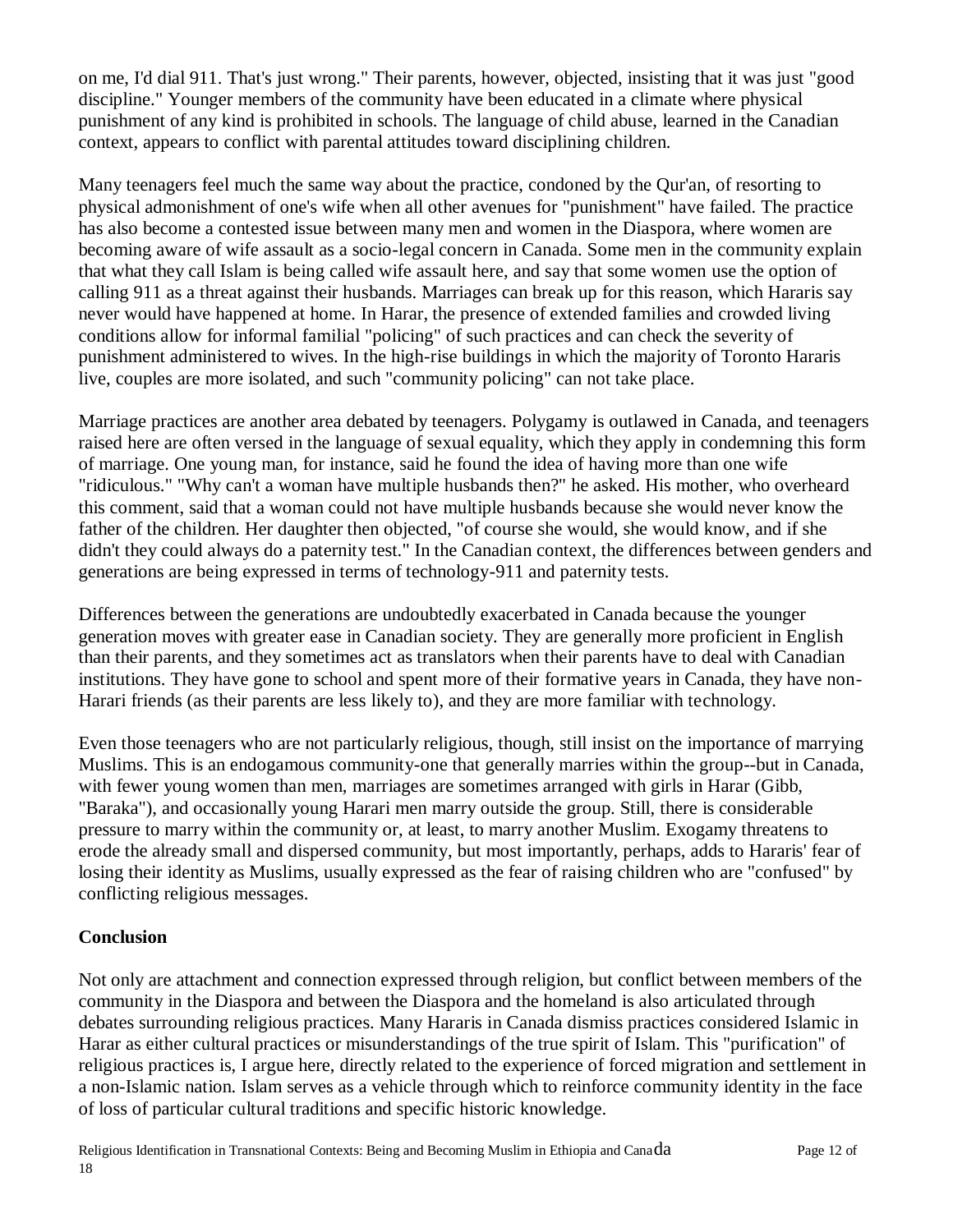Muslim identity is reinforced in Canada through the presence of mosques, charitable organizations, religious schools, and other Muslims, while there are no specific points of reference in the Canadian landscape that reflect Harari identity and experience. As a fairly newly resident community, it is only recently that Hararis have established a broad cross section of the population, including a number of generations. While larger and longer-established communities, such as the Amhara, may have had an impact upon the physical landscape, establishing a church, several restaurants, food and clothing stores, and a recognizable community organization with office space on a major Toronto street, these landmarks, rather than attracting Hararis, reinforce their historic opposition to the ruling Christians.

Classifying Hararis on the basis of national origin as Ethiopians reveals nothing about the actual relationships Hararis form on the ground, where shared religion is key, while shared national origin is a reminder of historical opposition and persecution. In the multicultural landscape of Canada, then, historic antagonisms and hierarchical relationships are reinforced by government policy, while Islam offers a means through which Hararis can establish themselves within a larger, supportive community of Muslim Canadians.

# **Notes**

1. I would very much like to thank Khachig Tololyan and one anonymous reviewer for their detailed and considerate editorial suggestions regarding this article, and Celia Rothenberg for comments on an earlier draft of this paper. My research in Canada has been made possible by a Post-Doctoral Research Fellowship from the Social Sciences and Humanities Research Council of Canada. The research upon which my original fieldwork in Harar and its follow-up were based was made possible through a generous grant from the Harold Hyam Wingate Foundation and through supplementary grants from the Emslie Horniman Fund of the Royal Anthropological Institute and the Lienhardt Fund at the University of Oxford. Finally, I would like to thank my D. Phil. supervisor, Wendy James, for comments on the earlier work and encouragement with regards to its continuation.

2. From the Arabic word for tribe.

3. These groups were identified in 1994 for the first census of the post-Mengistu era and were defined largely on the basis of language.

4. *Dergue* is Amharic for "council" and refers to the Provisional Military Council that was established after the overthrow of Imperial rule in 1974.

5. The Transitional Government of Ethiopia (1991-1995) originally proposed thirteen regions on the basis of the ethnic majorities in various parts of the country. Four of the smaller southern states subsequently merged to form the Southern People's Region. Two of the remaining regions are city-states given over to particular ethnic authorities: Addis Ababa, as the Imperial Capital established by King Menelik, is now an Amhara enclave in the Oromo Region, and Harar and its environs have been delineated as the Harari Region.

6. For details of the atrocities committed under the military dictatorship see de Waal.

7. For example, the Oromo, the largest single ethnic group in the country; the Eritreans; and the Tigrayans, another highland Christian elite with strong historical claims to regional dominance, who currently form the basis of the new Ethiopian government.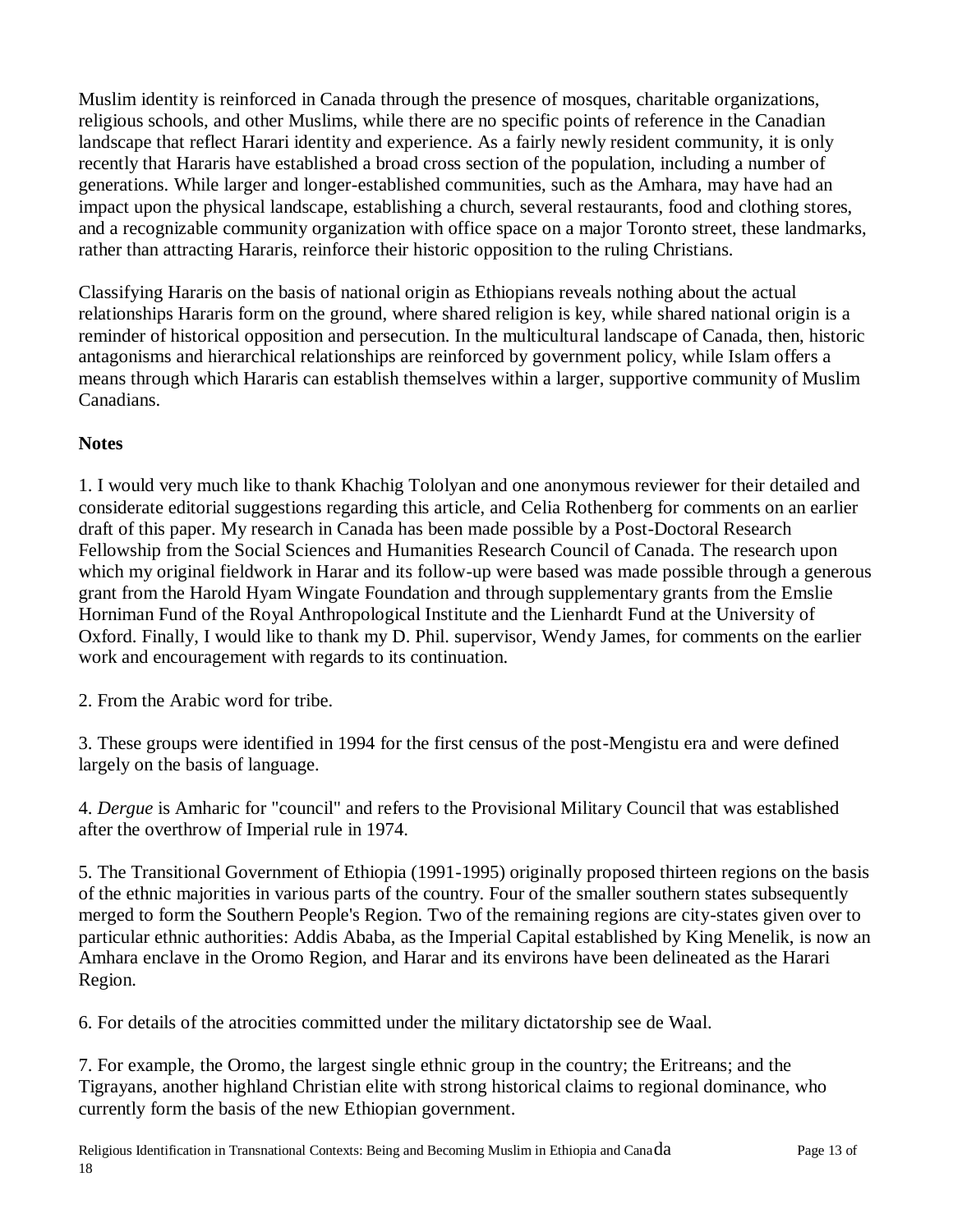8. In 1995, the largest state trials since Nuremberg began, bringing former Dergue officials to trial for their involvement in the atrocities committed under that regime.

9. Receiving countries similarly identify Kurds from Turkey as Turks, Armenians fleeing Iraq as Iraqis, and Oromo, Amhara, Somalis, and Hararis from Ethiopia as Ethiopians. In this way, receiving countries inadvertently collude with states that deny recognition to subnational groups seeking to establish autonomy.

10. For details of this history see Caulk, "Harar," "Occupation," "Religion"; Hassen, "Oromo," "Menelik"; Pankhurst; and Zewde, among others.

11. Bahru Zewde notes that this association lacks a scientific basis (7).

12. In Canada's 1991 census, 11,060 people identified Ethiopia as their place of birth. It is unclear what source the Catholic Immigration Centre used to arrive at this figure of 15,000, but in my opinion it is a reasonable minimum estimate. The Ethiopian Association of Toronto estimates the number to be closer to 20,000.

13. While I have observed this in the late 1990s, Sorenson noted that it was already the case in the early 1990s.

14. Undoubtedly there have also been significant changes in Ethiopian Christian experience and identity. This, however, is not the focus of my research or the discussion presented here.

15. 42,000-45,000 Hararis live worldwide, according to the estimates given to me by Harari statisticians of the Ethiopian Central Statistical Authority in 1994.

16. See Sorenson, "Essence," for a discussion of the Eritrean case.

17. In the limited research on Ethiopians in the Diaspora, the Harari are portrayed as a relatively exclusive and inaccessible population and have not been the subject of formal study. As an anthropologist whose doctoral work was based in Harar, Sidney Waldron has been able to make contact and offer some comment on early Hararis in the Diaspora ("Within"). John Sorenson has conducted research on multiple identities of Ethiopians in Canada but makes no particular mention of Hararis ("Politics," "Essence"). Helene Moussa, 'in her study of Ethiopian and Eritrean women's refugee and immigrant experiences, states that she was unable to make any significant contact with the Harari community (38).

18. In the initial instance, the Latin alphabet was adopted and a year's worth of textbooks using the new alphabet produced. Latin was chosen over Amharic and Arabic, despite its inadequacy for transliterating a Semitic language, because it is globally recognized, it represented political neutrality, and it was compatible with the government's existing computer software. An alphabet using the Latin script had likewise been developed for the Oromo language. However, the difficulties Hararis had with this less than adequate solution, the fact that many elders were not at all familiar with the Latin script, and the increasing local pressure to establish a distinct presence from neighboring Oromo led a year later to the decision to drop the Latin script in favor of the Amharic script. The initial arguments against using the Amharic script had been political; Amharic had been forced upon the Hararis in the nationalist and educational campaigns initiated under Haile Selassie's rule, and the script was representative of the oppression of preceding decades. There was no question, though, that as the script of a Semitic language it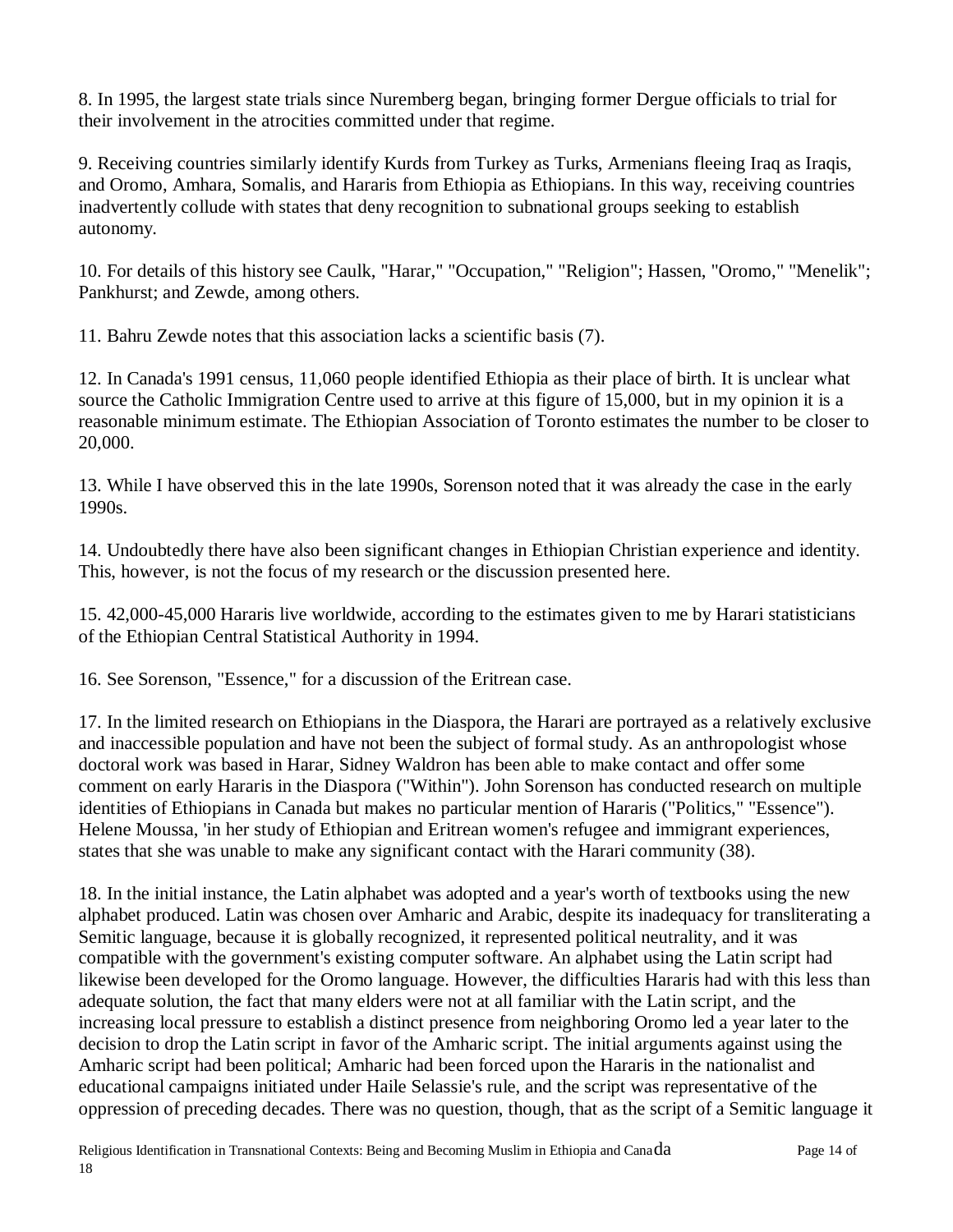was more naturally suited to the transliteration of the Harari language. It was, furthermore, familiar to all but the very oldest sections of the population and thus demanded the least re-education.

19. This has led some scholars to propose a two-tiered existence of a Great Tradition of orthodoxy and a Little Tradition of associated practices that are assumed to be subordinate, marginalized, or peripheral (i.e., Gellner; see Tapper and Tapper for a critique of this theory). In fact, local experience may be lived out primarily through these "marginal" practices, bringing into question this division and the values assigned within it.

20. As, for example, in Qur'an 10:62 (Ali).

21. For example, Qur'an 2:257;4:45 (Ali).

22. I have not come across a comparable body of female saints elsewhere in the historic and ethnographic writings on the Muslim world.

23. *Chat*, known more commonly in East Africa and Arabia as *qat*, is often used in religious worship in Harar. As a stimulant, it appears to aid concentration and help sustain the energy required for continuous hours of recitation.

24. The Amhara, who are numerically much greater than the Harari in the region, are the only one of the major "nationalities" who do not have their own local saints in the area. It is not simply that they are Christians; in fact, being Christian does not, as I have witnessed, prevent or prohibit some Amhara from worshipping at Muslim shrines in the city. It is that as invaders and as relative newcomers they do not share the historical experiences of living in the city, nor do they find their ancestry therein.

25. Local understanding is, of course, not uniformly experienced but varies on the basis of such factors as gender, class, ethnicity, and place of residence. What is common, though, is that Muslim residents of the city, regardless of these factors, honor the saints.

26. This is roughly the first "democratic" census's estimate (1994) of the percentage of the country that is Muslim. Previous regimes had systematically underestimated the number of Muslims in the country (see Kinfe 155).

27. Both Sorenson (314) and Moussa (213) observe that Ethiopian and Eritrean voluntary organizations in Canada do not generally reflect women's experiences, with the result that their participation within such organizations is proportionately low. While this is not, in my observations, the case for Harari women that is, Harari women are actively involved in both the leadership and the constituency of the Harari Community Organization of Ontario - this observation does point to the importance of considering how gender shapes participation and experience.

28. This seems to be less true in the United States, where many Ethiopian youth identify themselves with the Black American community. Within the latter, some reify Ethiopia as a symbol of African strength against foreign domination.

29. If such a single entity can be said to exist in the way that bureaucracy tends to suggest.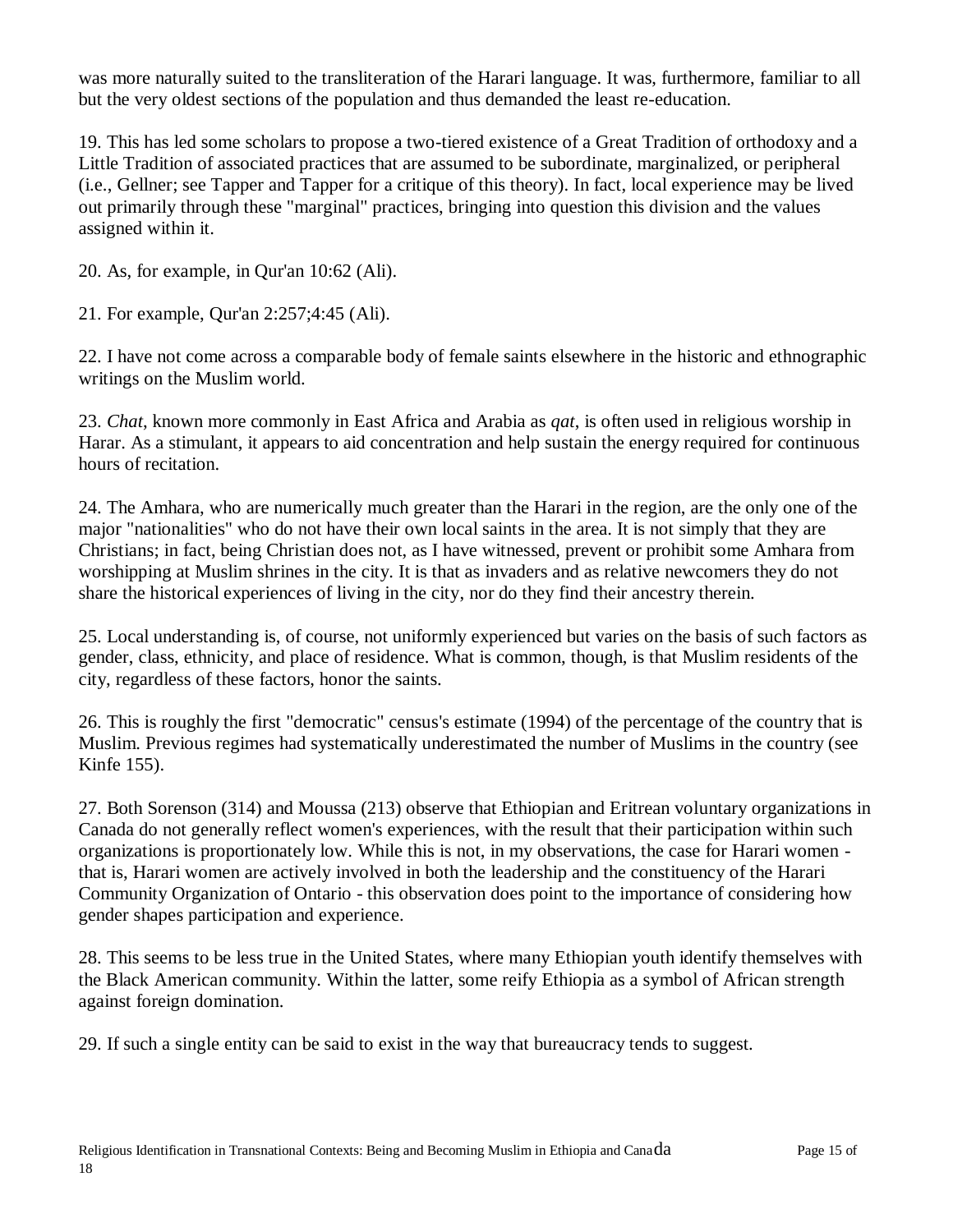30. In the early stages of the community's development here, most Hararis lived in the same area and consequently attended the same mosque. With time, adaptation, and economic mobility, the community is dispersed, and people do not necessarily attend the same mosque.

31. With few elders from the homeland community in Canada, and with English necessary to those who serve as Muslim religious leaders there, none of the imams or Muslim judges in Toronto are Harari. Weddings between Hararis in Toronto are presided over by non-Harari Muslim judges.

32. This word, meaning "tradition," refers to records of the words and deeds of the Prophet Mohammed, held up as examples to be emulated by Muslims. Along with the Qur'an, the *hadith* serve as the basis for Islamic jurisprudence.

33. I have found myself in the curious position of telling stories of the saints and their miracles to young children in English. Since the saints are not mentioned in Qur'anic school, the children have real difficulty even conceptualizing their existence, let alone seeing their relevance to the history of the city.

34. Shawwal 'Id is the celebration that marks the end of an additional week of fasting immediately following the end of Ramadan; it appears to be unique to Hararis.

35. This is a sentiment commonly expressed by Muslim women in non-Muslim societies.

# **Works Cited**

Advisory Committee on Immigration and Refugee Issues of Toronto. *Who's Listening? The Impact of Immigration and Refugee Settlement on Toronto*. Toronto: Access and Equity Ctr., 1998.

Ahmed, Yusuf. "An Inquiry into the Household Economy of the Amirs of Harar, 1825-1875." Journal of Ethiopian Studies 3 (1965): 1-5.

Ali, Yusuf, ed. and trans. Holy Qur'an: Text, Translation and Commentary. Brentwood, MD: Amana Corp., 1989.

Appadurai, Arjun. "The Production of Locality." *Counterworks: Managing the Diversity of Knowledge*. Ed. Richard Fardon. London: Routledge, 1995.204-25.

Azmi, Shaheen. "Canadian Social Service Provision and the Muslim Community in Metropolitan Toronto." *Journal of Muslim Minority Affairs* 17 (1997): 153-166.

Bardey, Alfred. "Notes sur Ie Harrar." *Bulletin de Geographie Historique et Descriptive* (1897): 130-80.

Catholic Immigration Centre. *Ethiopia: A Cultural Profile*. Ottawa: Catholic Immigration Centre, 1998.

Caulk, Richard. "Harar Town and its Neighbours in the Nineteenth Century," *Journal of African History* 18 (1977): 369-86.

---. "The Occupation of Harar: January 1887." *Journal of Ethiopian Studies* 9.2 (1971): 1-19.

---. "Religion and the State in 19th Century Ethiopia." *Journal of Ethiopian Studies* 10 (1972): 3-20.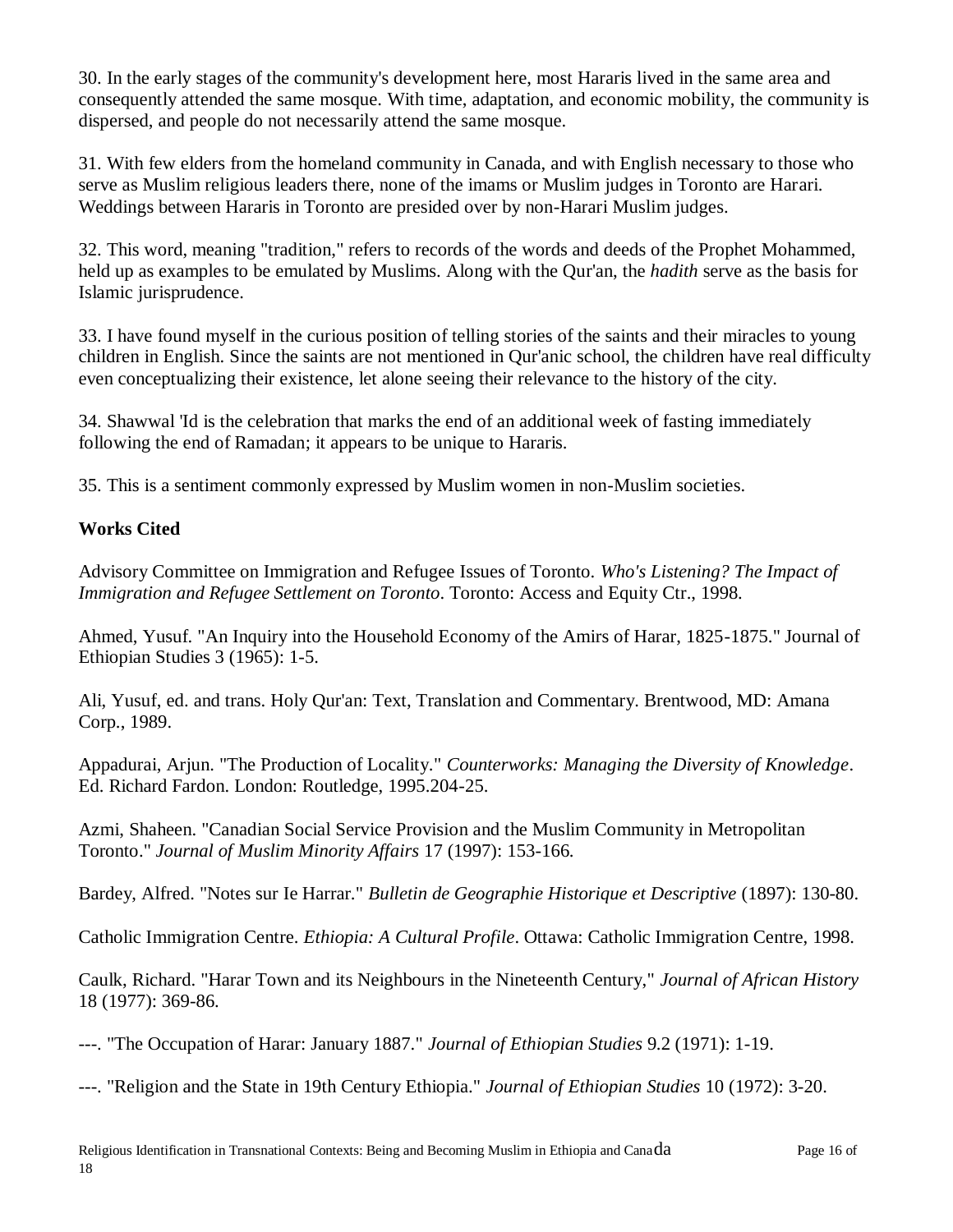Deleuze, G., and F. Guattari. *A Thousand Plateaus*. Minneapolis: U of Minnesota P, 1987.

Denny, Frederick M. "God's Friends: The Sanctity of Persons in Islam." *Sainthood: Its Manifestations in World Religions.* Ed. Richard Kieckhefer and George G. Bond. Berkeley: U of California P, 1988.

de Waal, Alex. Evil Days: *30 Years of War and Famine in Ethiopia*. London: Human Rights Watch, 1991.

Donham, Donald. "Old Abyssinia and the New Ethiopian Empire." Donham and James 3-48.

Donham, Donald, and Wendy James. *The Southern Marches of Imperial Ethiopia: Essays in Social Anthropology and History.* Cambridge: Cambridge UP, 1986.

Dusenberry, Verne A. "The Poetics and Politics of Recognition: Diasporan Sikhs in Pluralist Polities." *American Ethnologist* 24 (1997): 738-62.

Gellner, Ernest. *Muslim Soc*iety. New York: Cambridge UP, 1981.

Gibb, Camilla. "Baraka Without Borders: Integrating Communities m the City of Saints." *Journal of Religion in Africa* 27 (1999): 88-108.

---. "Religion, Politics and Gender in Harar (Ethiopia)." Diss. U of Oxford, 1997.

Government of Canada. "Announcement of Implementation Policy of Multiculturalism within Belingual [sic] Framework." *House of Commons Debates* 115, 187 (8 October 1971): 8545-8548, 8580-8585.

--. "Canadian Multiculturalism Act; Bill C-93." *Statutes of Canada* 2 C-18.7 3(1)(2), 1988.

Hassen, Mohammed. "Menelik's Conquest of Harar, 1887, and Its Effect on the Political Organization of the Surrounding Oromos up to 1900." *Working Papers on Society and History in Imperial Ethiopia: The Southern Periphery from the 1880s to 1974*. Ed. Donald Donham and Wendy James. Cambridge: African Studies Ctr., 1980.

---. *The Oromo of Ethiopia: A History 1570-1860*. African Studies 66. Cambridge: Cambridge UP, 1990.

James, Wendy. "Preface." Donham and James xiii-xv.

Kinfe, Abraham. *Ethiopia: From Bullets to the Ballot Box.* Lawrenceville, NJ: Red Sea P, 1994.

Markakis, John*. Ethiopia: Anatomy of a Traditional Polity.* Addis Ababa: Oxford UP, 1975.

Moussa, Helene. *Storm and Sanctuary: The Journey of Ethiopian and Eritrean Women Refugees*. Toronto: Artemes Enterprises, 1993.

Municipality of Metropolitan Toronto, Access and Equity Centre. *The Composition and Implications of Metropolitan Toronto's Ethnic, Racial and Linguistic Populations*. Toronto: Access and Equity Ctr., 1995.